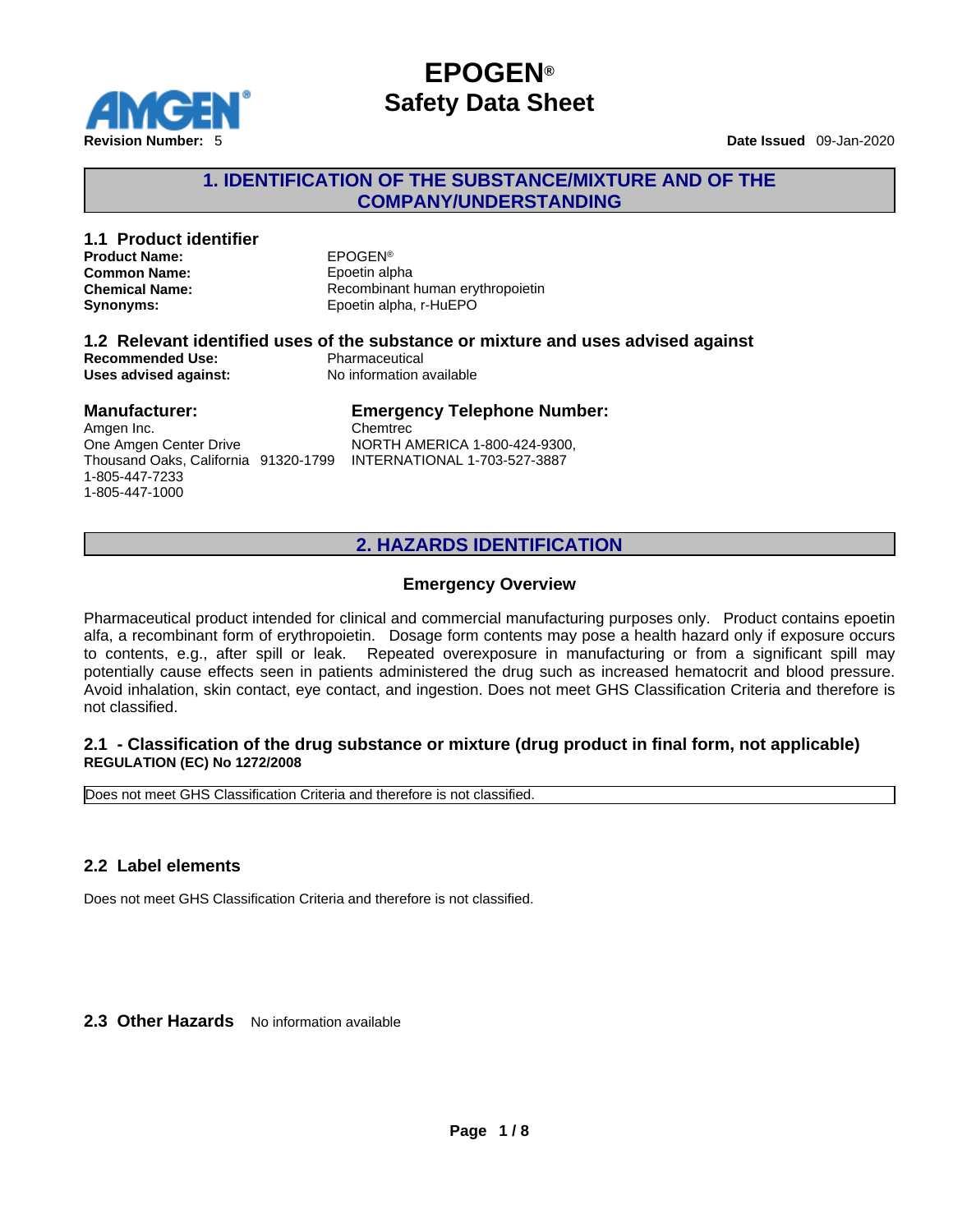

# **3. COMPOSITION/INFORMATION ON INGREDIENTS**

### **3.1 Substances**

| Ingredients:                            | Epoetin alfa drug product has three approved formulations: a single-dose citrate<br>formulation, a multidose citrate formulation, and a single-dose phosphate formulation:                                                                                                                                                                                                                                                                                                                                                      |
|-----------------------------------------|---------------------------------------------------------------------------------------------------------------------------------------------------------------------------------------------------------------------------------------------------------------------------------------------------------------------------------------------------------------------------------------------------------------------------------------------------------------------------------------------------------------------------------|
|                                         | - Single-dose citrate Epoetin alfa drug product is formulated at 2,000 U/mL, 3,000<br>U/mL,4,000 U/mL and 10,000 U/mL in 0.25% human serum albumin (HSA), sodium citrate<br>and sodium chloride.<br>- Multidose citrate Epoetin alfa drug product is formulated at 10,000 U/mL and 20,000<br>U/mL in 0.25% HSA, sodium citrate, sodium chloride and 1% benzyl alcohol.<br>- Single-dose phosphate Epoetin alfa drug product is formulated at 40,000 U/mL in 0.25%<br>HSA, sodium citrate, sodium phosphate and sodium chloride. |
| <b>Chemical Name:</b><br><b>CAS-No:</b> | Recombinant human erythropoietin<br>113427-24-0                                                                                                                                                                                                                                                                                                                                                                                                                                                                                 |
|                                         |                                                                                                                                                                                                                                                                                                                                                                                                                                                                                                                                 |

# **4. FIRST AID MEASURES**

### **4.1 Description of first-aid measures**

| <b>Eye Contact:</b>        | In the case of contact with eyes, rinse immediately with plenty of water and seek medical<br>advice.                                            |
|----------------------------|-------------------------------------------------------------------------------------------------------------------------------------------------|
| <b>Skin Contact:</b>       | Wash off immediately with soap and plenty of water removing all contaminated clothes and<br>shoes. Consult a physician if necessary.            |
| Inhalation:                | Move to fresh air. If symptoms persist, call a physician.                                                                                       |
| Ingestion:                 | If symptoms persist, call a physician. Do not induce vomiting without medical advice. Never<br>give anything by mouth to an unconscious person. |
| <b>Notes to Physician:</b> | Treat symptomatically.                                                                                                                          |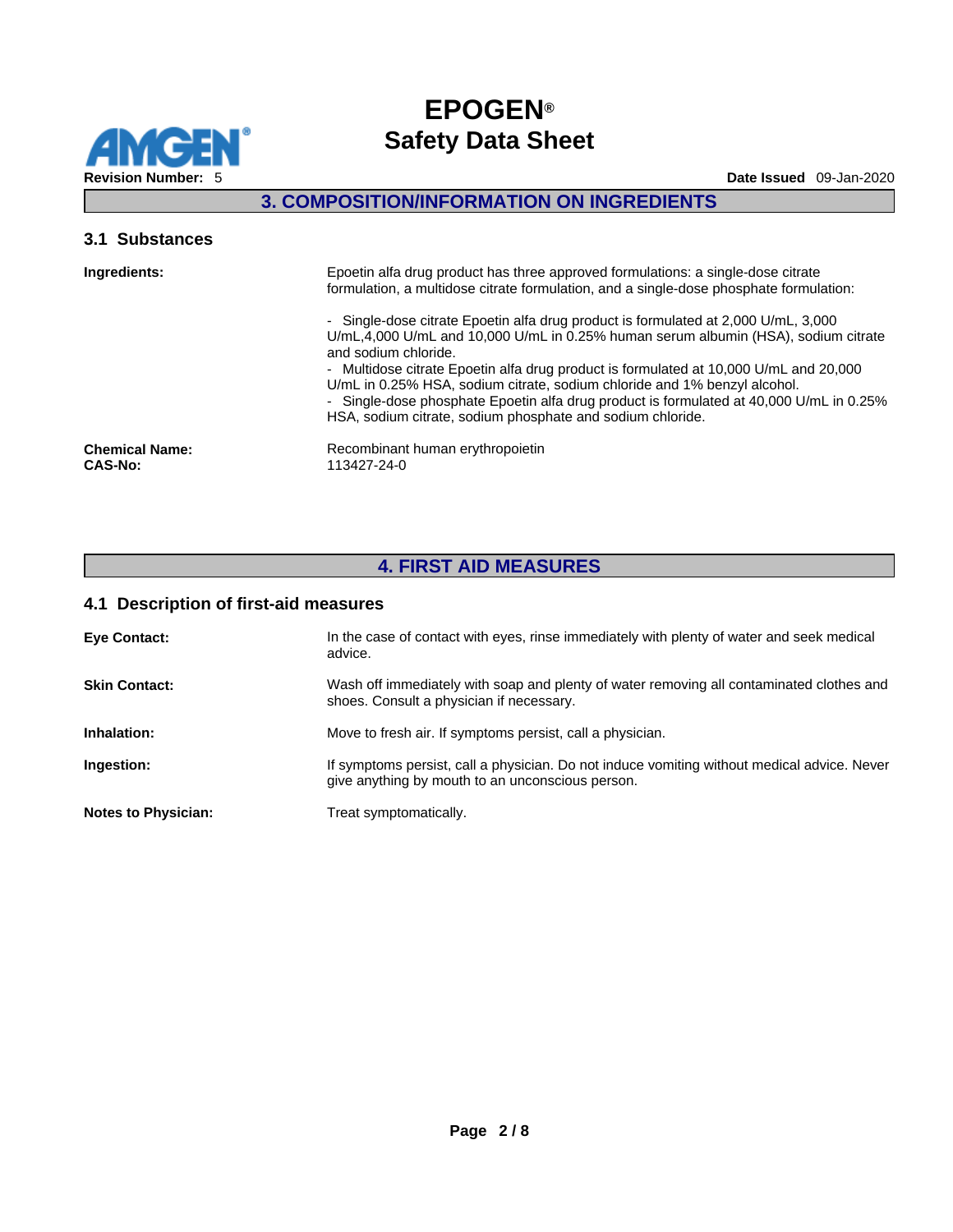

### **5. FIRE-FIGHTING MEASURES**

### **5.1 Extinguishing media**

| <b>Flammable Properties:</b> | Not applicable/aqueous solution.                                                                           |
|------------------------------|------------------------------------------------------------------------------------------------------------|
| <b>Extinguishing Media:</b>  | Use extinguishing measures that are appropriate to local circumstances and the<br>surrounding environment. |

### **5.2 Special hazards arising from the substance or mixture**

**Hazardous Combustion Products:** None

### **5.3 Advice for firefighters**

| <b>Protective Equipment and</b>      | As in any fire, wear self-contained breathing apparatus pressure-demand, NIOSH |
|--------------------------------------|--------------------------------------------------------------------------------|
| <b>Precautions for Firefighters:</b> | (approved) and full protective gear.                                           |

### **6. ACCIDENTAL RELEASE MEASURES**

### **6.1 Personal precautions, protective equipment and emergency procedures**

**Spill Procedures:** If material is released or spilled, cordon off spill area. Take proper precautions to minimize exposure by using appropriate personal protective equipment in cleaning up a spill. If in powder form, wet down spilled material to minimize airborne dispersion. Soak up material with absorbent e.g., paper towels, and wash spill area thoroughly with appropriate cleaning materials. Dispose of collected material in accordance with applicable waste disposal regulations. Avoid release to the environment.

### **7. HANDLING AND STORAGE**

### **7.1 Precautions for Safe Handling**

**Handling and Storage:** Avoid contact with skin, eyes or clothing. Do not eat, drink or smoke in work areas. Use adequate ventilation to minimize exposure. Wash hands, face and other potentially exposed areas immediately after handling this material. Remove contaminated clothing prior to entering eating areas. Clean protective equipment thoroughly after each use. Store in a well ventilated area.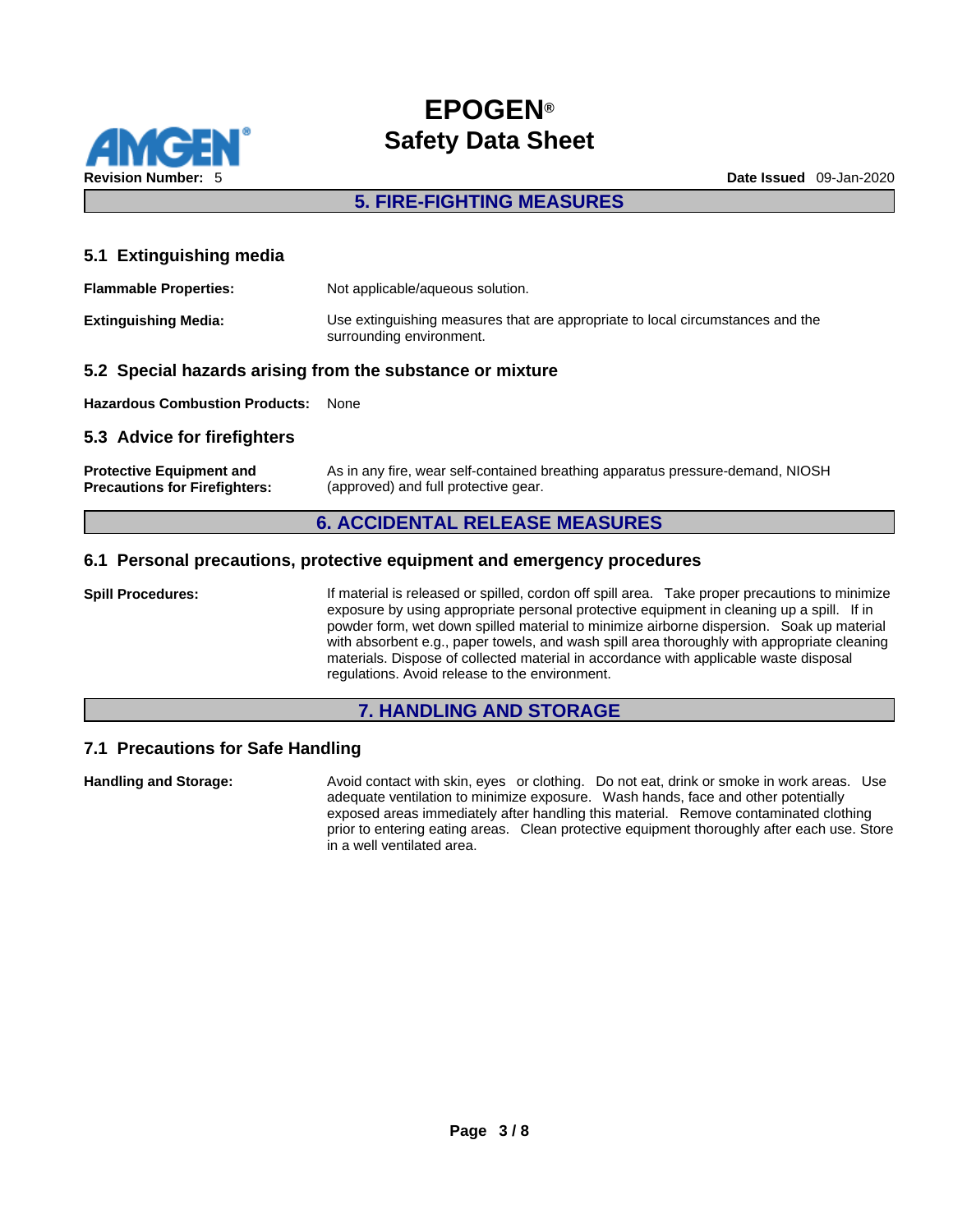

## **8. EXPOSURE CONTROLS/PERSONAL PROTECTION**

### **8.1 Control parameters**

| <b>Occupational Exposure Limit:</b>  | No exposure guidelines established by ACGIH, NIOSH or OSHA. Amgen recommends an<br>occupational exposure limit (OEL) of 30 $\mu$ g/m <sup>3</sup> as an 8-hour time weighted average over a<br>40-hour work week. The OEL is designed as an acceptable airborne concentration of a<br>substance for which it is believed that workers may be repeatedly exposed day after day<br>without adverse health effects. Epoetin alpha has been classified per Amgen's Hazard<br>Classification System as an Occupational Exposure Band 3 compound (20 $\mu$ g/m <sup>3</sup> - 100<br>$\mu$ g/m <sup>3</sup> ). |
|--------------------------------------|----------------------------------------------------------------------------------------------------------------------------------------------------------------------------------------------------------------------------------------------------------------------------------------------------------------------------------------------------------------------------------------------------------------------------------------------------------------------------------------------------------------------------------------------------------------------------------------------------------|
| <b>Engineering Controls:</b>         | When practicable, handle material in enclosed processes or in processes with effective<br>local exhaust ventilation or within a chemical hood.                                                                                                                                                                                                                                                                                                                                                                                                                                                           |
| 8.2 Exposure controls                |                                                                                                                                                                                                                                                                                                                                                                                                                                                                                                                                                                                                          |
| <b>Personal Protective Equipment</b> |                                                                                                                                                                                                                                                                                                                                                                                                                                                                                                                                                                                                          |
| <b>Eye/face Protection:</b>          | Wear safety glasses with side shields, chemical splash goggles, or safety glasses with side<br>shields and a full-face shield to prevent contact with eyes. The choice of protection should<br>be based on the job activity and potential for exposure to the eyes and face.                                                                                                                                                                                                                                                                                                                             |
| <b>Skin Protection:</b>              | Use gloves or other appropriate personal protective equipment if skin contact with<br>formulation is possible. Wear lab coat or other protective over garment if splashing is<br>possible. The choice of protection should be based on the job activity and potential for skin<br>contact.                                                                                                                                                                                                                                                                                                               |
| <b>Respiratory Protection:</b>       | When possible, handle material in enclosed processes or containers. If it is properly<br>handled with effective local exhaust ventilation or containment, respiratory protection may<br>not be needed. For procedures involving larger quantities or dust/aerosol generating<br>procedures augh as waighing as a lorge transfer of liquida, on air purifulng requiremential                                                                                                                                                                                                                              |

procedures such as weighing or a large transfer of liquids, an air-purifying respirator with NIOSH approval for dusts and mists may be needed. The choice of protection should be based on the job activity and the potential for exposure.

**Other:** Wash hands, face and other potentially exposed areas after handling material (especially before eating, drinking or smoking). Clean protective equipment thoroughly after each use.

### **8.3 Environmental exposure controls**

**Environmental Exposure Controls** Avoid release to the environment.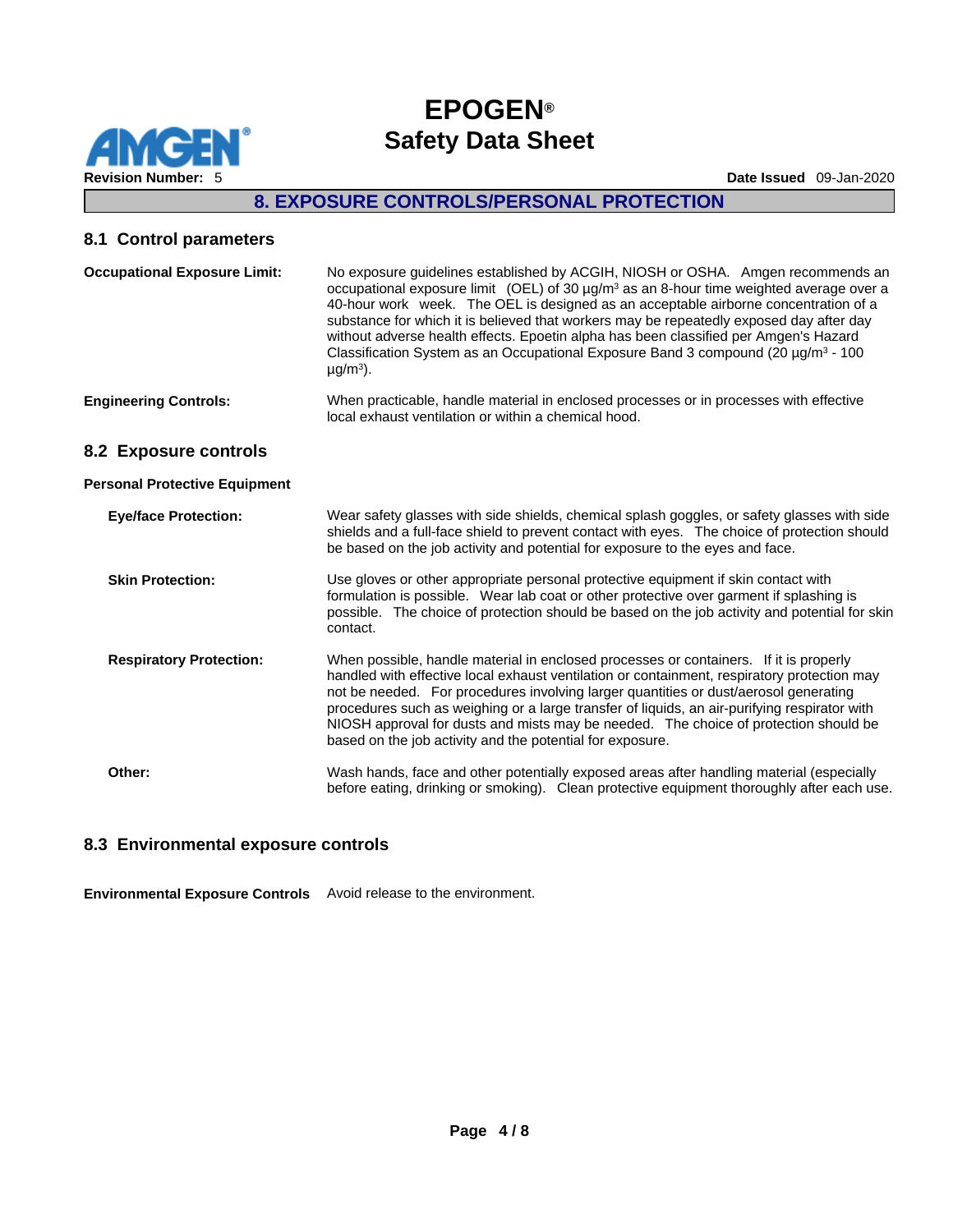

**9. PHYSICAL AND CHEMICAL PROPERTIES** 

| Appearance:<br><b>Physical State:</b><br><b>Molecular Weight:</b><br>Odor:<br>Odor Threshold:<br>pН:<br><b>Melting Point:</b><br><b>Boiling point</b><br><b>Flash Point:</b><br><b>Evaporation Rate:</b><br>Lower explosive limit:<br>Upper explosive limit:<br><b>Vapor Pressure:</b><br>Vapor Density (air = 1):<br><b>Relative density:</b><br><b>Water Solubility:</b> |
|----------------------------------------------------------------------------------------------------------------------------------------------------------------------------------------------------------------------------------------------------------------------------------------------------------------------------------------------------------------------------|
| <b>Partition Coefficient (log Kow):</b><br><b>Viscosity:</b>                                                                                                                                                                                                                                                                                                               |
|                                                                                                                                                                                                                                                                                                                                                                            |

**Appearance:** Clear colorless **Liquid Molecular Weight:** ~ 30,400 Daltons **Odor:** No information available **No information available pH:** 6.1, 6.9 **Melting Point:** No information available **Boiling point** 100 °C / 212 °F **Not applicable Evaporation Rate:** No information available **Lower explosive limit:** No information available **No information available No information available Not applicable Relative density:** No information available **No information available No information available Viscosity:** No information available

# **10. STABILITY AND REACTIVITY**

| <b>10.1 Reactivity</b>                          | No information available |
|-------------------------------------------------|--------------------------|
| <b>10.2 Chemical stability</b>                  | Stable                   |
| 10.3 Possibility of hazardous<br>reactions      | No information available |
| 10.4 Conditions to avoid                        | No Information available |
| 10.5 Incompatible materials                     | No information available |
| <b>10.6 Hazardous</b><br>decomposition products | No information available |
| <b>10.7 Other information</b>                   | None                     |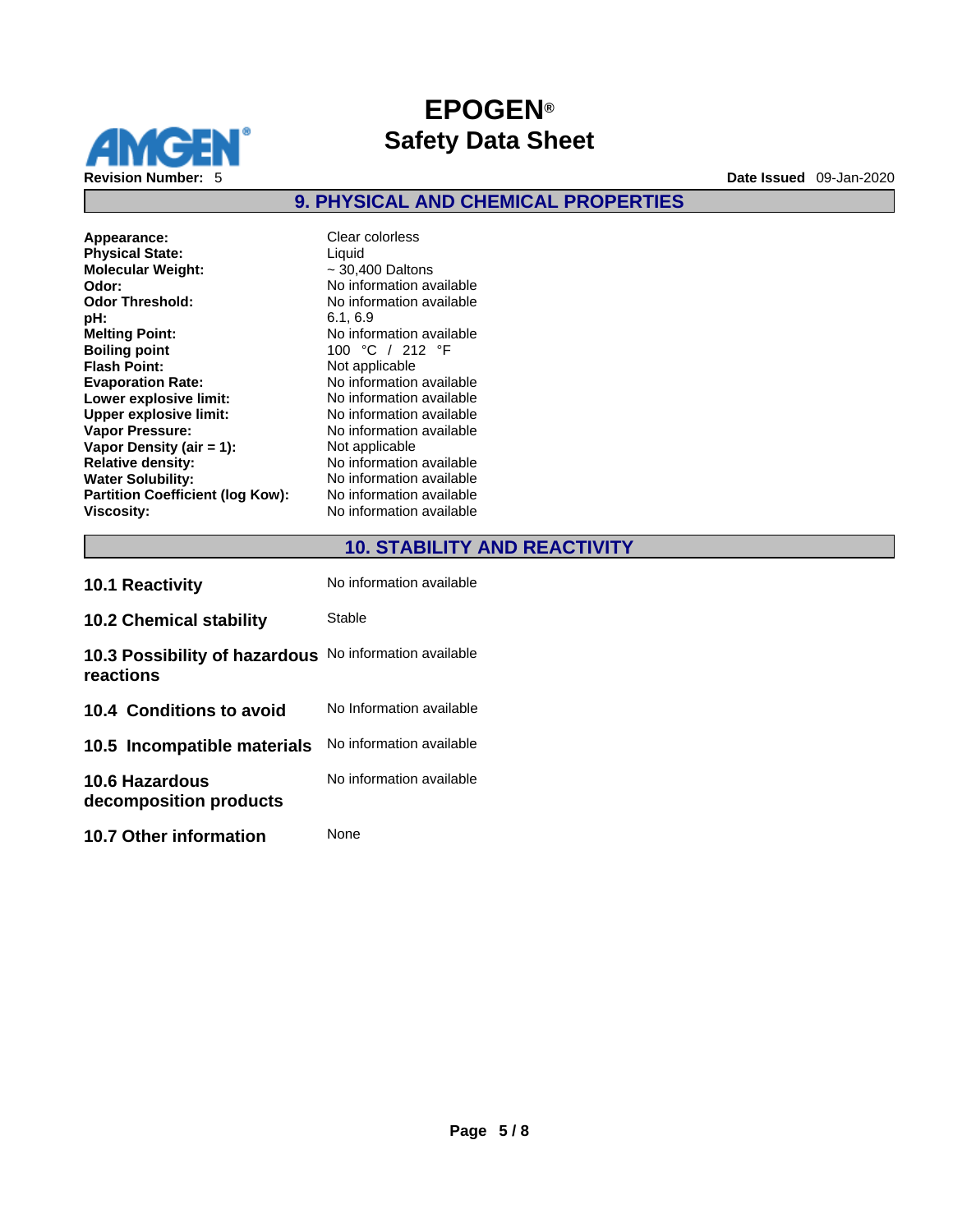

### **11. TOXICOLOGICAL INFORMATION**

### **11.1 Information on toxicological effects**

| <b>Acute Toxicity:</b>             | No information available                                                                 |
|------------------------------------|------------------------------------------------------------------------------------------|
| <b>Skin corrosion/irritation:</b>  | Does not meet GHS Classification Criteria and therefore is not classified.               |
| Serious eye damage/eye irritation: | Does not meet GHS Classification Criteria and therefore is not classified.               |
| Respiratory or skin sensitization: | Does not meet GHS Classification Criteria and therefore is not classified.               |
| Germ cell mutagenicity:            | Not genotoxic based on a battery of in vitro and in vivo studies. Based on data, the GHS |
|                                    | classification criteria are not met.                                                     |
| <b>Carcinogenicity:</b>            | Does not meet GHS Classification Criteria and therefore is not classified.               |
| <b>Reproductive toxicity:</b>      | Does not meet GHS Classification Criteria and therefore is not classified.               |
| <b>STOT - single exposure:</b>     | Does not meet GHS Classification Criteria and therefore is not classified.               |
| STOT - repeated exposure:          | Does not meet GHS Classification Criteria and therefore is not classified.               |
| <b>Aspiration Hazard:</b>          | No information available                                                                 |
|                                    |                                                                                          |

# **12. ECOLOGICAL INFORMATION**

### **12.1 Toxicity**

**Ecotoxicity effects:** No information available

### **12.2 Persistence and degradability**

Persistence/Degradability: No information available

#### **12.3 Bioaccumulative potential**

**Bioaccumulation/ Accumulation:** No information available

#### **12.4 Mobility in soil**

**Mobility in Environmental Media:** No information available

### **12.5 Results of PBT and vPvB assessment**

**Results of PBT and vPvB assessment:** No information available

### **12.6 Other adverse effects**

**Other Adverse Effects:** No information available

### **13. DISPOSAL CONSIDERATIONS**

#### **13.1 Waste treatment methods**

**Waste Disposal Method:** Dispose of waste according to prescribed federal, state, local and competent authority guidelines.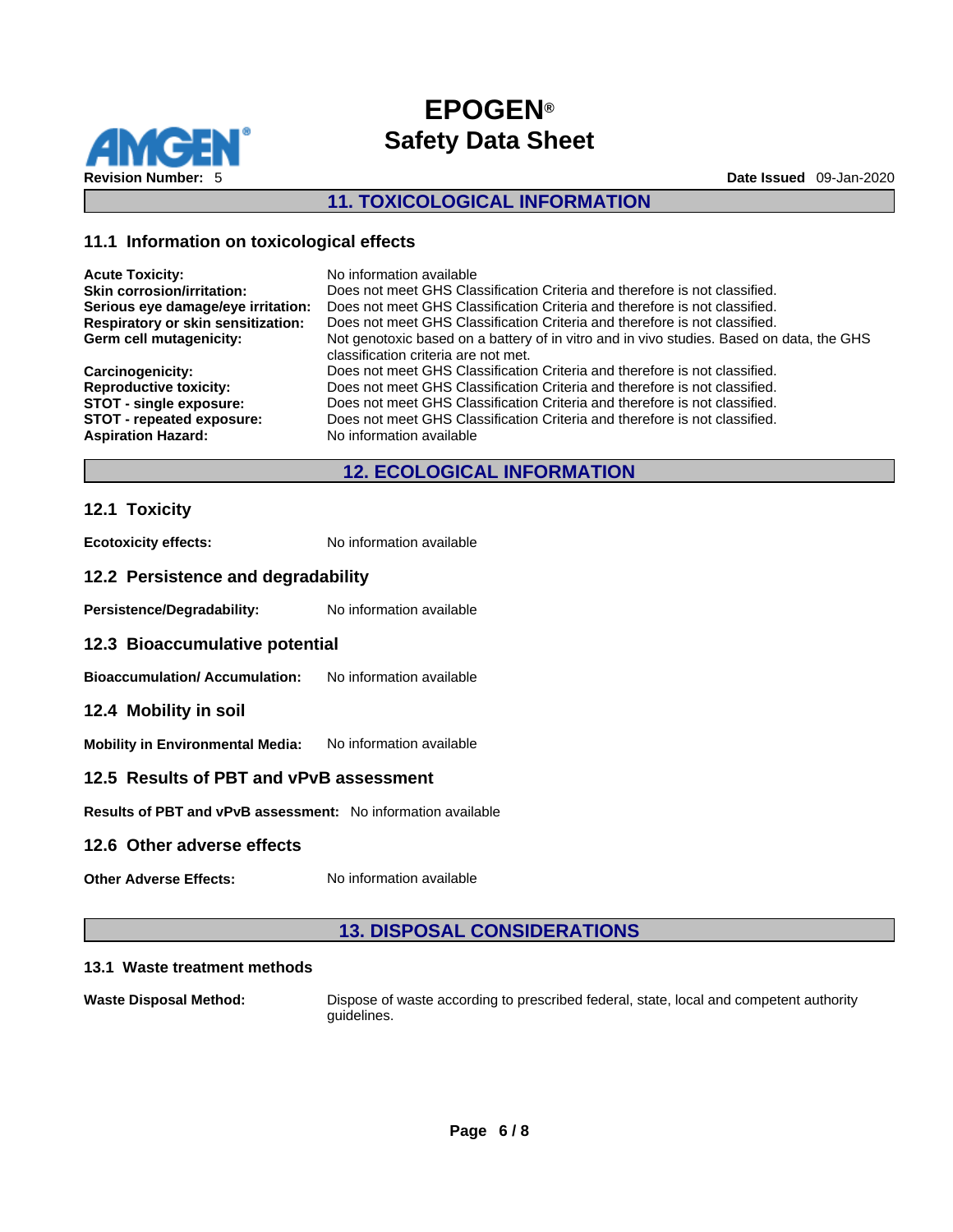

# **14. TRANSPORT INFORMATION**

**DOT:** Not regulated by U.S. DOT, IATA, or IMDG.

### **15. REGULATORY INFORMATION**

### **15.1 Safety, health and environmental regulations/legislation specific for the substance or mixture**

#### **International Inventories**

| TSCA:                |  |
|----------------------|--|
| <b>EINECS/ELINCS</b> |  |
| <b>DSL/NDSL</b>      |  |
| PICCS:               |  |
| <b>ENCS:</b>         |  |
| <b>CHINA:</b>        |  |
| AICS:                |  |
| <b>KECL:</b>         |  |

#### **Legend**

**TSCA** - United States Toxic Substances Control Act Section 8(b) Inventory

 **EINECS/ELINCS** - European Inventory of Existing Commercial Chemical Substances/EU List of Notified Chemical Substances

**DSL/NDSL** - Canadian Domestic Substances List/Non-Domestic Substances List

**PICCS** - Philippines Inventory of Chemicals and Chemical Substances

**ENCS** - Japan Existing and New Chemical Substances

**IECSC** - China Inventory of Existing Chemical Substances

**AICS** - Australian Inventory of Chemical Substances **KECL** - Korean Existing and Evaluated Chemical Substances

### **State Regulations**

**California Proposition 65:** This product does not contain any Proposition 65 chemicals.

### **15.2 Chemical safety assessment**

No CSA has been conducted.